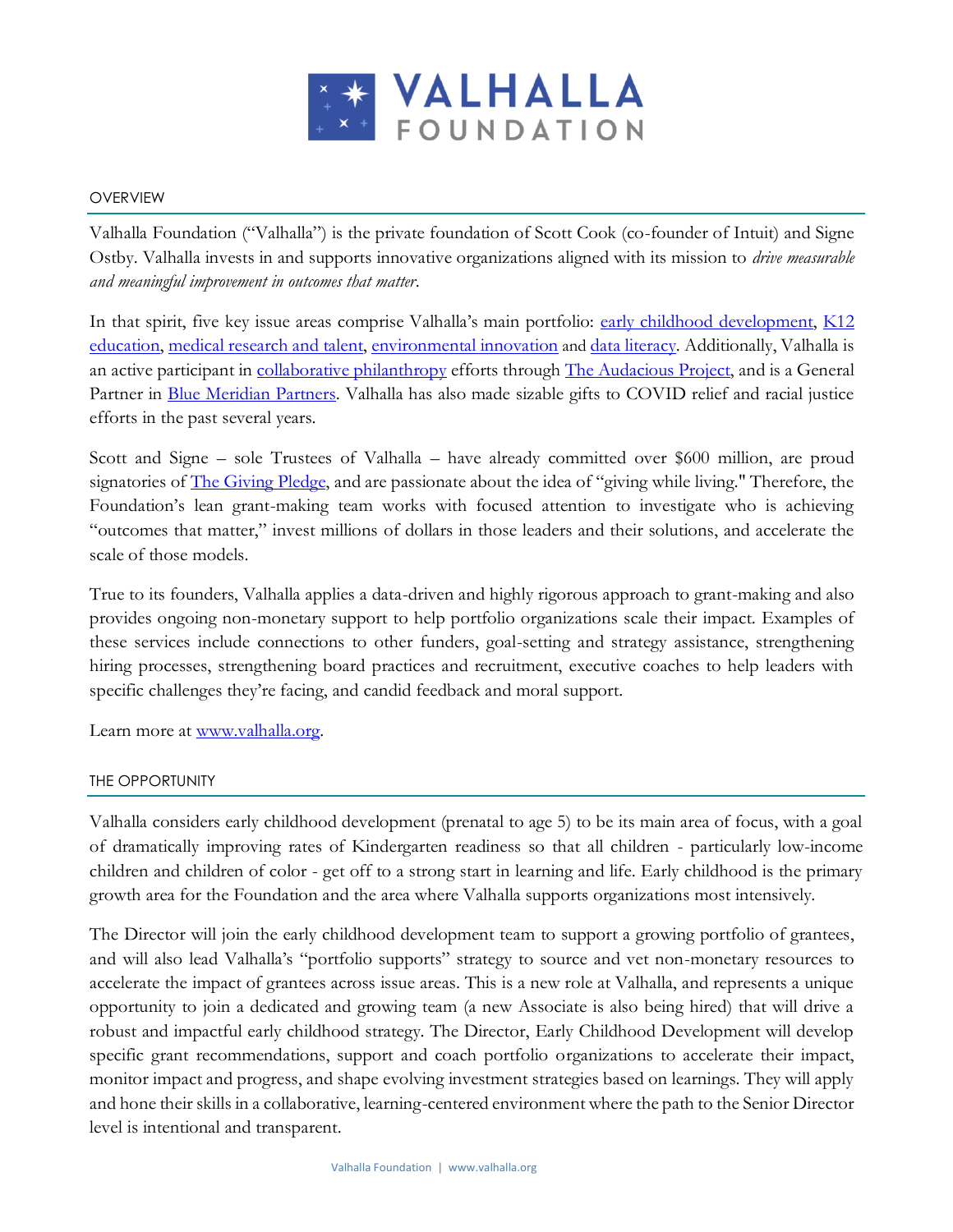More specifically and primarily, the Director will cultivate relationships with and advise leaders of early childhood portfolio organizations. They will harvest learning from portfolio organizations individually and collectively, connect and collaborate with leaders and other funders in this area, and conduct additional sourcing and due diligence to grow the portfolio. Portfolio organizations include: scalable programs proven to dramatically improve the social-emotional, cognitive, and health outcomes that matter for Kindergarten readiness; research efforts that identify and illuminate what moves the needle on Kindergarten readiness; and field-building efforts that develop the policies, tools, and resources needed in the field to improve Kindergarten readiness. *[Click here](https://valhalla.org/early-childhood-development/) for more details.*

The Director will collaborate with other members of the Valhalla team, including Scott and Signe, who are actively involved in the work of the Foundation. Additionally, many of Valhalla's diligence efforts are fueled by a dedicated team of external consultants from The Bridgespan Group whose members meet frequently with the Valhalla team.

KEY RESPONSIBILITIES

Reporting to Dana Nunn, Senior Director and head of the Early Childhood Development portfolio, the Director's key functional responsibilities are:

- **Coaching of high-potential early childhood portfolio organizations:** The Director will work closely with a subset of portfolio organizations to supercharge their impact and scale. This involves identifying where organizations are performing well versus where they may be facing challenges and risks and serving as a coach and mentor to the leaders of these organizations. The Director will marshal capacity-building resources and facilitate the involvement of the Trustees and other members of the Valhalla team in targeted support of these organizations, as appropriate.
- **Supporting diligence on new early childhood investment opportunities and developing reinvestment recommendations:** The Director will support diligence on new investment opportunities, often in conjunction with consultants from The Bridgespan Group. In addition, as grants mature or new rounds of funding are raised for organizations within the early childhood development portfolio, the Director will conduct due diligence and present a point of view on whether to reinvest, the appropriate grant amount and structure, and the key risks associated with an investment recommendation.
- **Harvesting learning from portfolio organizations and across individual portfolios:** The Director will glean and distill data, insights, and learning from portfolio organizations and initiatives, then effectively and efficiently share insights and learnings with the Valhalla team, the Trustees, and other portfolio organizations. Further, the Director will synthesize key trends and insights from the sectors in which the Trustees are investing to inform Valhalla's philanthropic strategy and sourcing of new opportunities.
- **Managing and measurement of portfolio-wide supports and events:** The Director will develop, curate, coordinate and connect portfolio organizations to a range of in-house and outsourced supports and resources (e.g., leadership coaches, executive search firms, board governance advisors, strategic communications firms, strategic planning consultants, etc.) to ensure each grantee is getting what is needed to reach its goals.. While these portfolio supports are often rooted in the early childhood portfolio, the Director will work with portfolio managers across all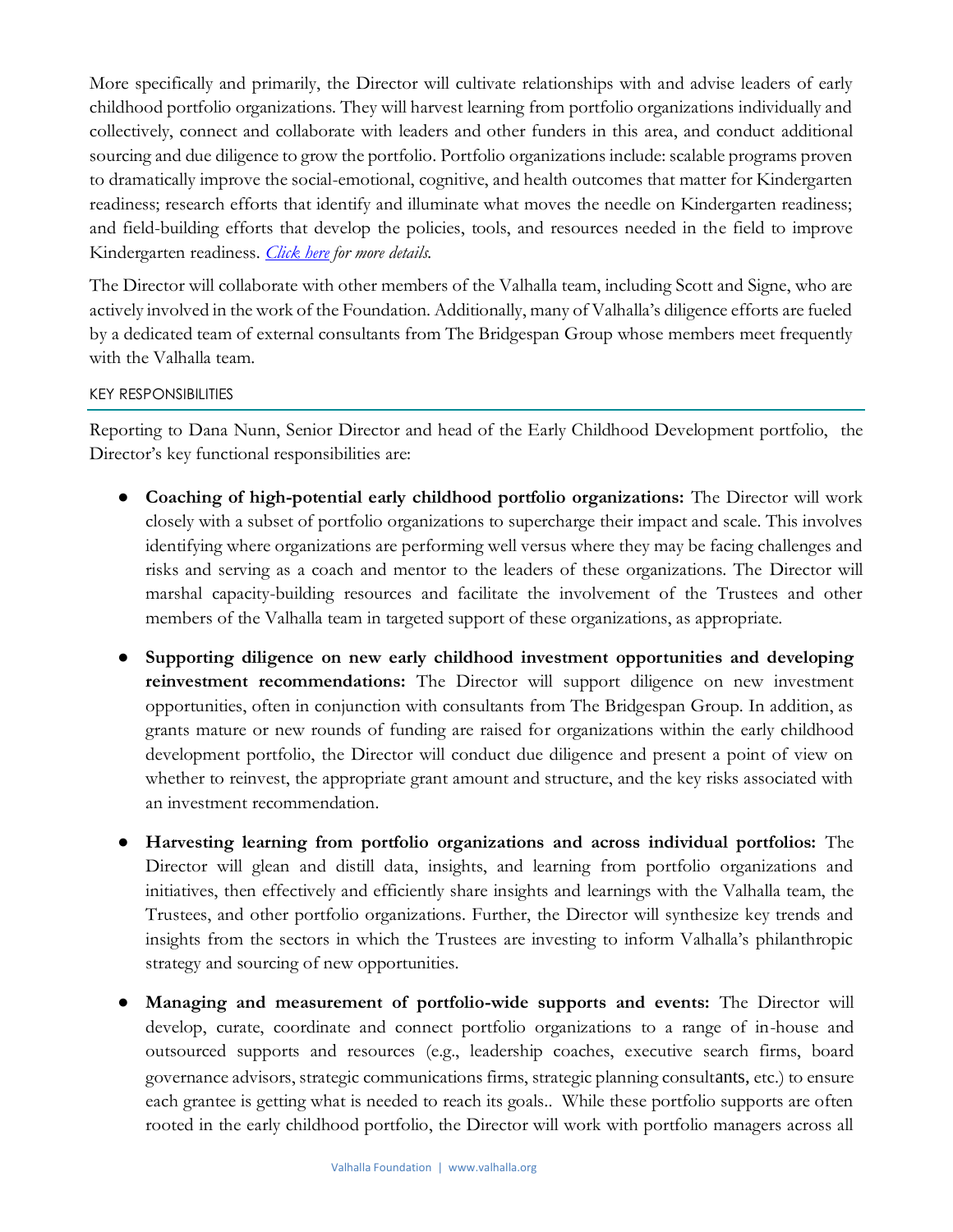issue areas at Valhalla to identify the most important grantee needs and deploy the relevant resources. Importantly, the Director will also track, measure and assess the impact of the foundation's non-monetary supports and refine the supports it offers over time based on lessons learned.

● **Collaborating with and influencing others in the field:** The Director will build relationships with other leaders and funders in the field, collaborate with them, and learn from and influence them. This will involve staying apprised of key sector trends; participating in relevant networks by attending conferences; staying closely connected to key leaders/funders; and possibly organizing convenings/gatherings and/or writing.

# CANDIDATE PROFILE

The successful candidate will be a collaborative, curious, continuous learner with a deep interest in early childhood development and the systems that affect child outcomes. While no one candidate will embody all the qualifications outlined below, successful candidates will possess many of the following professional and personal abilities, attributes, and experiences:

## **Strategic leadership and coaching skills:**

- The ability to think critically about what it takes to achieve outcomes in early childhood development
- A track record of helping leaders identify needs and solutions to hurdles they face, and of influencing leaders (without direct authority) to make decisions / act in ways that deliver outstanding results
- The capacity to listen to and value the views of others, even when possessing an existing point of view
- The ability and courage to clearly say what you think and why, even when it's contrarian or bold

# **Communications skills:**

- Excellent written skills, as evidenced by the ability to write strong assessments and recommendations with appropriate supporting rationale
- Excellent oral communication skills, as evidenced by the ability to clearly and succinctly present perspectives with appropriate supporting rationale, and by the ability to be persuasive and influence others orally

#### **Robust analytical skills and judgment:**

- The ability to analyze data and research, and appropriately assess impact, scale trajectory, financial sustainability, leadership / team strength, and other key success factors of potential portfolio organizations
- The capacity to derive important insights from the analysis above, name strengths, weaknesses, and assumptions, and, ultimately, to make sound recommendations on investments

## **Personal characteristics:**

● Demonstrated passion for social impact and social change